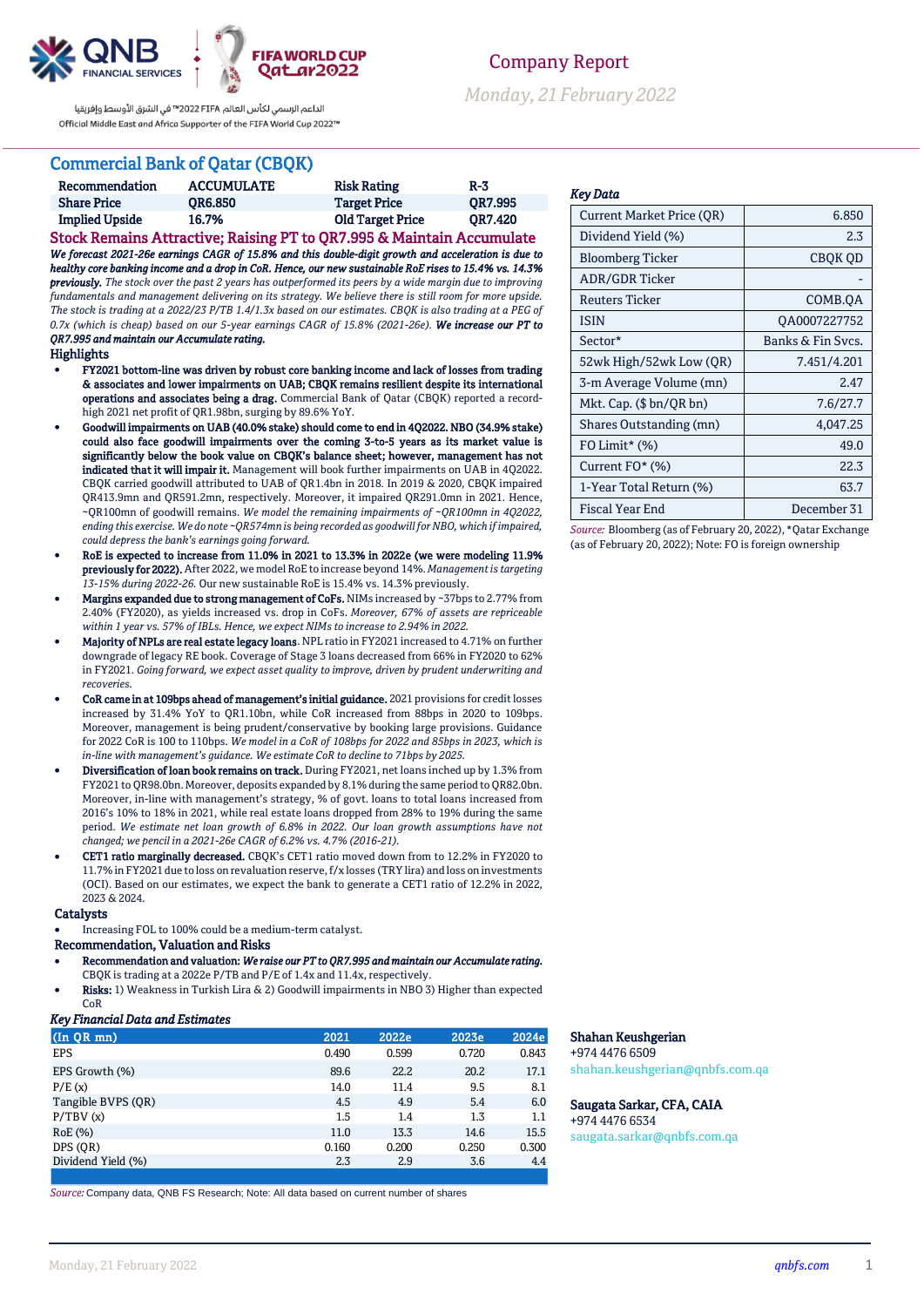# Valuation

## We value CBQK using the Residual Income Model (RI) based on a fundamental P/B:

We derive CBQK's fair value by employing the RI valuation technique *(based on a fundamental P/B)*, which is calculated based on the sum of its beginning book value, present value of interim residuals (net income minus equity charge) and the present value of the terminal value (we apply a fundamental P/B multiple based on the Gordon Growth Model to the ending book value at the end of our forecast horizon). We derive the P/B from the Gordon Growth Model: P/B = (RoE-g)/(Ke-g). This model uses sustainable return on equity (RoE) based on the median over our forecast period, cost of equity (Ke) and expected long-term growth in earnings (g) to arrive at fundamental/justified P/B. *Based on this method, we arrive at a fundamental P/B of 1.6x.*

b) We add Qatar's 10-year CDS rate of 0.84% to the 10-year US government bond yield (1.9%) to arrive at a risk free rate of 2.7%. We factor in an adjusted beta of 0.92x. Finally, we add an equity risk premium of 9.5% to arrive at a Ke of 11.45%.

### *Valuation Methodology*

| <b>Fundamental P/B</b>       |       | <b>RI Based on Fundamental P/B</b> |
|------------------------------|-------|------------------------------------|
| Sustainable RoE (%)          | 15.44 | Beginning BVPS (2021) (OR)         |
| Estimated Cost of Equity (%) | 11.45 | Present Value of Interim Resid     |
| Terminal Growth Rate (%)     | 5.0   | Present Value of Terminal Val      |
| Fundamental P/B              | 1.6x  | Less: Intangibles & Goodwill       |
|                              |       | $P_{\text{total}}$                 |

| Fundamental P/B              |       | <b>RI Based on Fundamental P/B</b>      |          |
|------------------------------|-------|-----------------------------------------|----------|
| Sustainable RoE (%)          | 15.44 | Beginning BVPS (2021) (QR)              | 4.510    |
| Estimated Cost of Equity (%) | 11.45 | Present Value of Interim Residuals (OR) | 0.889    |
| Terminal Growth Rate (%)     | 5.0   | Present Value of Terminal Value (QR)    | 2.615    |
| Fundamental P/B              | 1.6x  | Less: Intangibles & Goodwill            | 0.019    |
|                              |       | Fundamental P/B                         | 1.6x     |
|                              |       | Intrinsic Value (OR)                    | 7.995    |
|                              |       | <b>Current Market Price (OR)</b>        | 6.850    |
|                              |       | Upside/(Downside) Potential (%)         | $+16.7%$ |

### *Source:* QNB FS Research

| Forecasts                                 |       |       |       |       |       |       |                 |
|-------------------------------------------|-------|-------|-------|-------|-------|-------|-----------------|
|                                           | 2022e | 2023e | 2024e | 2025e | 2026e | 2027e | <b>Terminal</b> |
| Beginning BVPS                            | 4.51  | 4.95  | 5.47  | 6.06  | 6.69  | 7.41  | 8.15            |
| Attributable EPS                          | 0.60  | 0.72  | 0.84  | 0.93  | 1.02  | 1.09  | 1.14            |
| DPS.                                      | 0.16  | 0.20  | 0.25  | 0.30  | 0.30  | 0.35  | 0.37            |
| Adjustment                                | 0.00  | 0.00  | 0.00  | 0.00  | 0.00  | 0.00  | 0.00            |
| Ending BVPS                               | 4.95  | 5.47  | 6.06  | 6.69  | 7.41  | 8.15  | 8.93            |
| Equity Charge                             | 0.52  | 0.57  | 0.63  | 0.69  | 0.77  | 0.85  | 0.93            |
| <b>Residual Income</b>                    | 0.08  | 0.15  | 0.22  | 0.24  | 0.25  | 0.24  | 0.21            |
| Terminal Value (Based on Fundamental P/B) |       |       |       |       |       |       | 5.5             |
| <b>Discounted Interim Residuals</b>       | 0.07  | 0.12  | 0.16  | 0.16  | 0.15  | 0.13  | 0.10            |
| Discounted Terminal Value                 |       |       |       |       |       |       | 2.62            |
|                                           |       |       |       |       |       |       |                 |

*Source:* QNB FS Research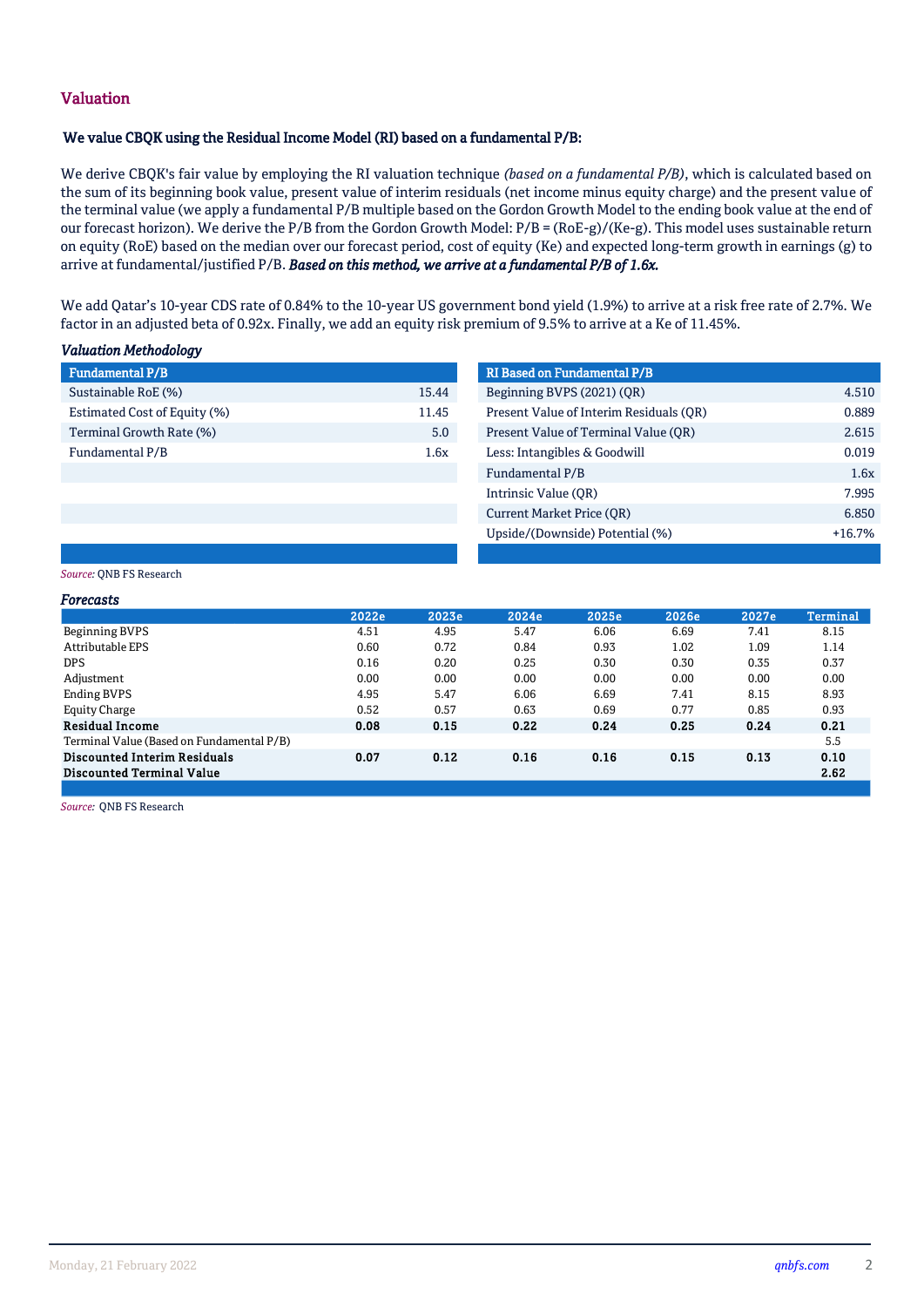# **Detailed Financial Statements**

| Income Statement (In QR mn)         | 2019    | 2020    | 2021     | 2022e    | 2023e   | 2024e   |
|-------------------------------------|---------|---------|----------|----------|---------|---------|
| Net Interest Income                 | 2,963   | 3,100   | 3,702    | 4,072    | 4,448   | 4,888   |
| Fees & Commissions                  | 915     | 811     | 928      | 988      | 1,038   | 1,094   |
| <b>FX</b> Income                    | 281     | 296     | 309      | 295      | 266     | 226     |
| Other Income                        | 181     | (180)   | 291      | 236      | 249     | 267     |
| Non-Interest Income                 | 1,377   | 927     | 1,528    | 1,520    | 1,553   | 1,586   |
| <b>Total Revenue</b>                | 4.340   | 4.027   | 5.230    | 5.592    | 6.001   | 6.474   |
| <b>Operating Expenses</b>           | (1,228) | (1,096) | (1,480)  | (1, 542) | (1,628) | (1,620) |
| <b>Net Operating Income</b>         | 3,112   | 2,931   | 3,750    | 4,050    | 4,373   | 4,854   |
| Net Provisions & Impairments        | (1,068) | (1,615) | (1, 438) | (1,261)  | (1,076) | (1,040) |
| <b>Net Profit Before Taxes</b>      | 2.044   | 1,316   | 2.313    | 2.789    | 3.298   | 3.814   |
| Tax                                 | (23)    | (15)    | (9)      | (33)     | (40)    | (46)    |
| Net Profit Before Minority Interest | 2,021   | 1,301   | 2,304    | 2,755    | 3,258   | 3,768   |
| Minority Interest                   | (0)     | (0)     | (0)      | (0)      | (0)     | (0)     |
| Net Profit (Headline/Reported)      | 2,021   | 1,301   | 2,304    | 2,755    | 3,258   | 3,768   |
| Interest on Tier-1 Note             | (240)   | (223)   | (264)    | (264)    | (264)   | (264)   |
| Social & Sports Contribution Fund   | (50)    | (33)    | (58)     | (69)     | (81)    | (94)    |
| Net Profit (Attributable)           | 1,731   | 1,046   | 1,983    | 2,422    | 2,913   | 3,410   |
|                                     |         |         |          |          |         |         |

Source: Company data, QNB FS Research

| <b>Balance Sheet (In QR mn)</b>          | 2019    | 2020e   | 2021    | 2022e   | 2023e   | 2024e   |
|------------------------------------------|---------|---------|---------|---------|---------|---------|
| Cash & Balances with Central Bank        | 6,075   | 8,279   | 17,915  | 13,056  | 14,832  | 16,704  |
| Interbank Loans                          | 12,396  | 10,401  | 10,942  | 9,957   | 8,464   | 10,156  |
| Net Investments                          | 26,844  | 25,778  | 26,723  | 28,931  | 31,818  | 33,729  |
| Net Loans                                | 88,009  | 96,698  | 98,003  | 103,386 | 110,161 | 116,056 |
| Investment In Associates                 | 4,021   | 3,117   | 2,961   | 2,929   | 3,007   | 3,091   |
| Other Assets                             | 2,569   | 3,005   | 2,567   | 3,102   | 3,305   | 3,482   |
| Net PP&E                                 | 2,854   | 3,158   | 2,753   | 2,746   | 2,965   | 2,994   |
| <b>OREO</b>                              | 4,531   | 2,995   | 3,524   | 3,524   | 3,524   | 3,524   |
| Goodwill & Intangible Assets             | 236     | 175     | 75      | 75      | 75      | 75      |
| <b>Total Assets</b>                      | 147,536 | 153,606 | 165,464 | 167,706 | 178,151 | 189,811 |
| Liabilities                              |         |         |         |         |         |         |
| Interbank Deposits                       | 22,531  | 20,007  | 17,777  | 15,724  | 22,005  | 22,787  |
| <b>Customer Deposits</b>                 | 76,297  | 75,790  | 81,958  | 87,040  | 92,698  | 98,259  |
| Term Loans                               | 21,568  | 27,233  | 31,005  | 33,175  | 29,194  | 31,734  |
| Tier-1 Perpetual Notes                   | 4,000   | 4,000   | 5,820   | 5,820   | 5,820   | 5,820   |
| <b>Other Liabilities</b>                 | 5,385   | 8,406   | 10,651  | 5,919   | 6,303   | 6,682   |
| <b>Total Liabilities</b>                 | 129,780 | 135,435 | 147,211 | 147,678 | 156,019 | 165,281 |
| <b>Total Shareholders' Equity</b>        | 17,756  | 18,170  | 18,253  | 20,028  | 22,131  | 24,530  |
| Total Liabilities & Shareholders' Equity | 147,536 | 153,606 | 165,464 | 167,706 | 178,151 | 189,811 |
|                                          |         |         |         |         |         |         |

Source: Company data, QNB FS Research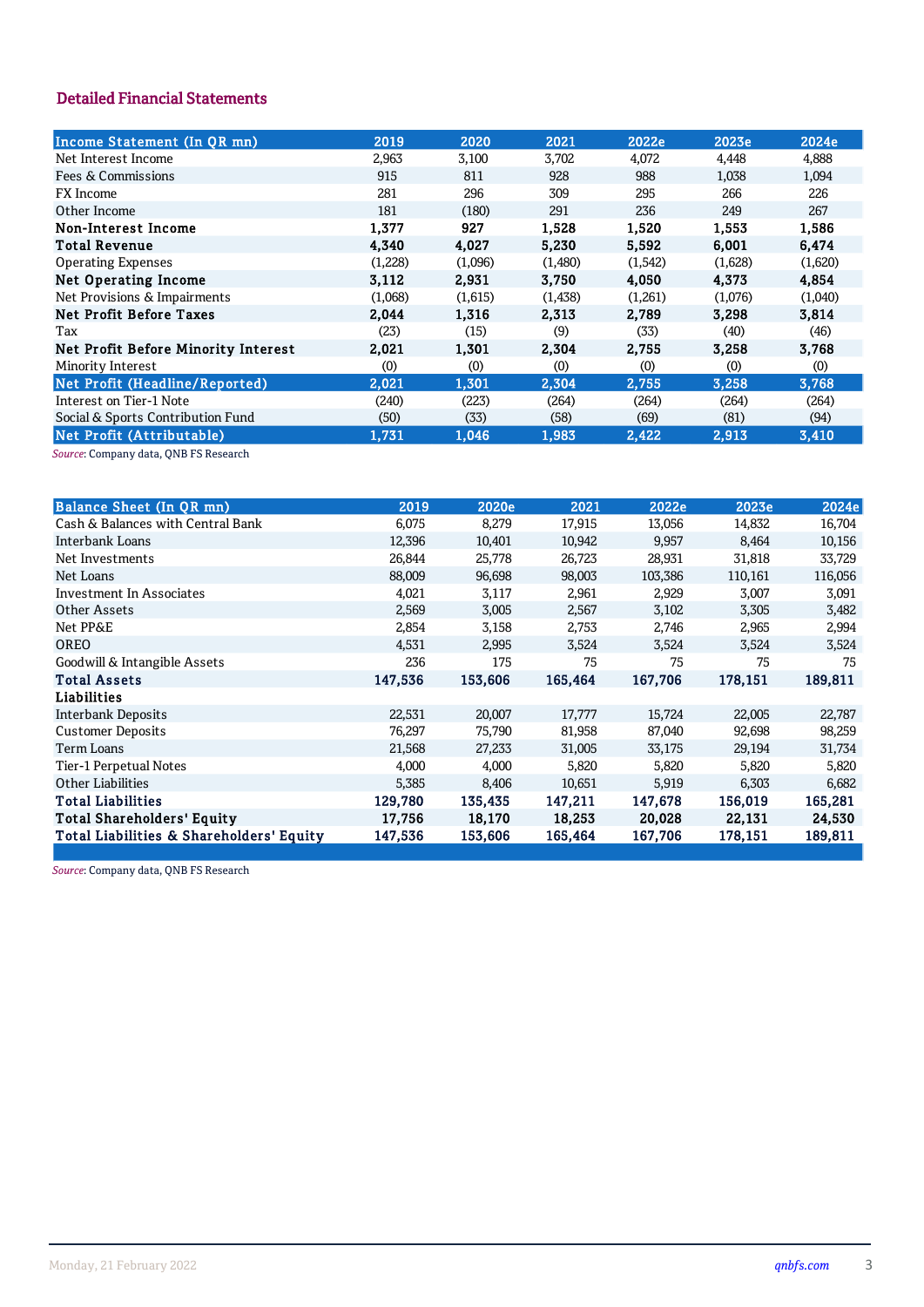| <b>Ratios/Key Indicators</b>             | 2019             | 2020    | 2021    | 2022e   | 2023e     | 2024e    |
|------------------------------------------|------------------|---------|---------|---------|-----------|----------|
| Profitability (%)                        |                  |         |         |         |           |          |
| RoTE (Attributable)                      | 11.1             | 6.0     | 11.0    | 13.3    | 14.6      | 15.5     |
| RoAA (Attributable)                      | $1.2\phantom{0}$ | 0.7     | 1.2     | 1.5     | 1.7       | 1.9      |
| <b>RoRWA</b>                             | 1.5              | 0.9     | 1.7     | 2.1     | 2.4       | 2.6      |
| NIM (% of IEAs)                          | 2.45             | 2.40    | 2.77    | 2.94    | 3.05      | 3.16     |
| NIM (% of RWAs)                          | 2.56             | 2.66    | 3.20    | 3.46    | 3.59      | 3.67     |
| NIM (% of AAs)                           | 2.10             | 2.06    | 2.32    | 2.44    | 2.57      | 2.66     |
| Spread                                   | 1.9              | 2.0     | 2.4     | 2.6     | 2.7       | 2.8      |
| Efficiency (%)                           |                  |         |         |         |           |          |
| Cost-to-Income (Headline)                | 28.3             | 27.2    | 28.3    | 27.6    | 27.1      | 25.0     |
| Cost-to-Income (Core)                    | 28.7             | 25.7    | 29.1    | 28.4    | 28.0      | 25.9     |
| Liquidity (%)                            |                  |         |         |         |           |          |
| LDR                                      | 115              | 128     | 120     | 119     | 119       | 118      |
| LDR (Including Stable Source of Funding) | 90               | 94      | 87      | 86      | 90        | 89       |
| Loans/Assets                             | 60               | 63      | 59      | 62      | 62        | 61       |
| Cash & Interbank Loans-to-Total Assets   | 12.5             | 12.2    | 17.4    | 13.7    | 13.1      | 14.2     |
| Deposits to Assets                       | 52               | 49      | 50      | 52      | 52        | 52       |
| Wholesale Funding to Loans               | 50               | 49      | 50      | 47      | 46        | 47       |
| IEAs to IBLs (x)                         | 1.16             | 1.22    | 1.18    | 1.20    | 1.20      | 1.18     |
| <b>Asset Quality (%)</b>                 |                  |         |         |         |           |          |
| <b>NPL Ratio</b>                         | 4.9              | 4.3     | 4.7     | 4.2     | 3.2       | $3.0\,$  |
| NPLs to Shareholders' Equity             | 25.3             | 23.8    | 26.2    | 23.0    | 17.0      | 15.0     |
| NPL to Tier 1 Capital                    | 26.4             | 23.9    | 25.7    | 23.5    | 18.2      | 16.9     |
| Coverage Ratio                           | 82               | 102     | 97      | 124     | 164       | 181      |
| ALL/Average Loans                        | 4.1              | 4.6     | 4.6     | 5.4     | 5.5       | 5.6      |
| Cost of Risk (bps)                       | 67               | 88      | 109     | 108     | 85        | 80       |
| Capitalization (%)                       |                  |         |         |         |           |          |
| <b>CET1 Ratio</b>                        | 11.1             | 12.2    | 11.7    | 12.2    | 12.2      | 12.2     |
| Tier-1 Ratio                             | 14.4             | 15.7    | 16.0    | 16.4    | 16.1      | 15.8     |
| CAR                                      | 16.4             | 17.8    | 18.1    | 18.5    | 18.2      | 17.9     |
| Leverage (x)                             | 8.3              | 8.5     | 9.1     | 8.4     | 8.0       | 7.7      |
| Growth (%)                               |                  |         |         |         |           |          |
| Net Interest Income                      | 19.4             | 4.6     | 19.4    | 10.0    | 9.2       | 9.9      |
| Non-Interest Income                      | 14.0             | $-32.7$ | 64.9    | $-0.6$  | 2.2       | 2.1      |
| <b>Total Revenue</b>                     | 17.6             | $-7.2$  | 29.9    | 6.9     | 7.3       | 7.9      |
| <b>Operating Expenses</b>                | 4.7              | $-10.7$ | 35.0    | 4.2     | 5.6       | $-0.5$   |
| Net Operating Income                     | 23.6             | $-5.8$  | 28.0    | $8.0\,$ | $\rm 8.0$ | $11.0\,$ |
| Net Provisions & Impairments             | 27.8             | 51.3    | $-11.0$ | $-12.3$ | $-14.7$   | $-3.4$   |
| Net Income (Headline)                    | 20.7             | $-35.6$ | 77.1    | 19.6    | 18.3      | 15.7     |
| Net Income (Attributable)                | 24.3             | $-39.6$ | 89.6    | 22.2    | 20.2      | 17.1     |
| Loans                                    | 4.0              | 9.9     | 1.3     | 5.5     | 6.6       | 5.4      |
| Deposits                                 | 6.3              | $-0.7$  | 8.1     | 6.2     | 6.5       | $6.0\,$  |
| Assets                                   | 9.3              | 4.1     | 7.7     | 1.4     | 6.2       | 6.5      |
| <b>RWAs</b>                              | 3.7              | $-1.9$  | $0.3\,$ | 2.9     | 7.6       | 7.7      |

Source: Company data, QNB FS Research